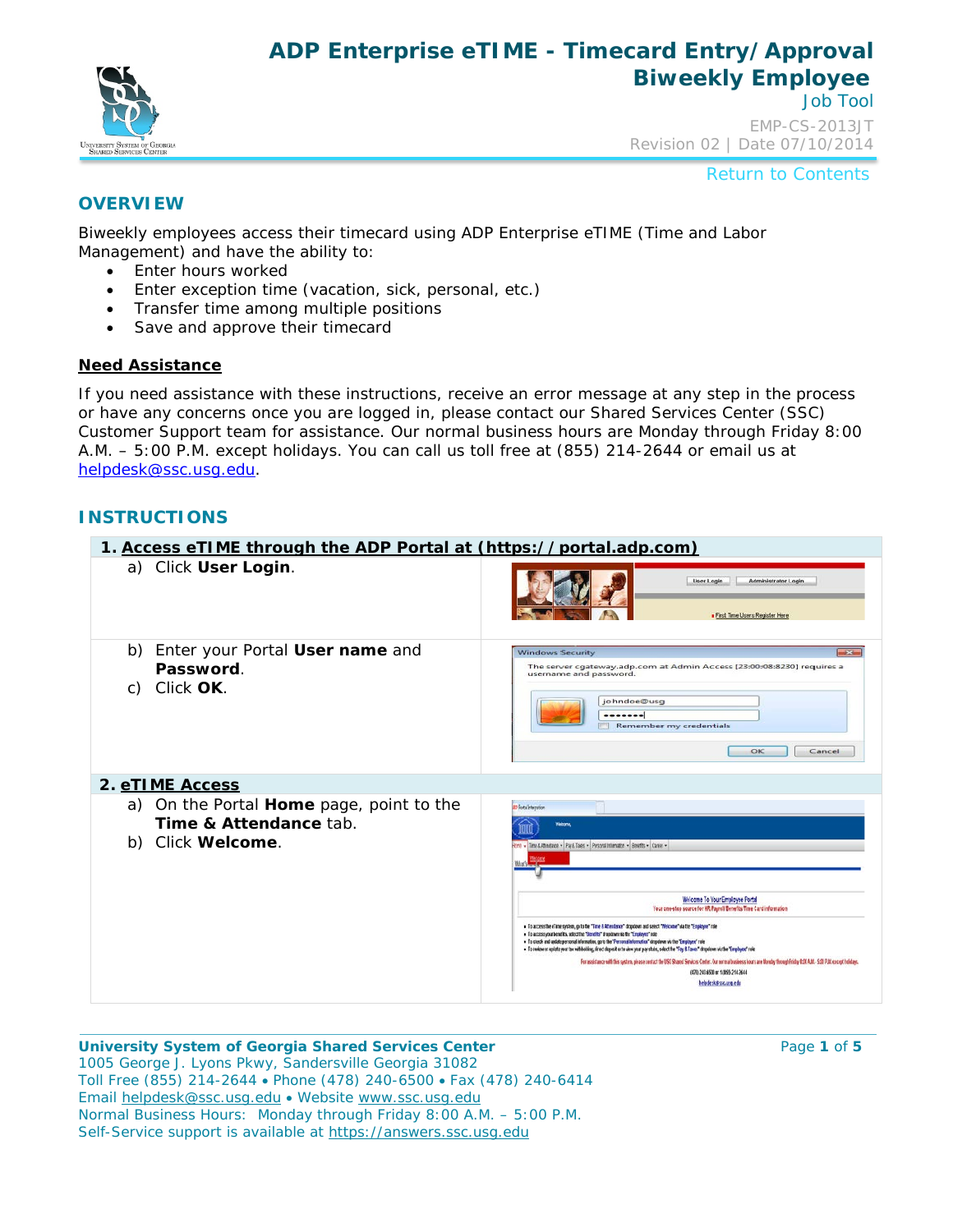# **ADP Enterprise eTIME - Timecard Entry/Approval Biweekly Employee**



Job Tool

EMP-CS-2013JT Revision 02 | Date 07/10/2014

| Click All other employees: Click Here<br>C)<br>to access eTime. | Welcome,<br>Home w Time & Attendance w Pay & Taxes w Personal Information w Benefits w Career w                |
|-----------------------------------------------------------------|----------------------------------------------------------------------------------------------------------------|
|                                                                 | Welcome                                                                                                        |
|                                                                 | Welcome to the Time page-you can record and review your work, sick, vacation and personal time using ADP       |
|                                                                 | eTime. Please select one of the links below to get started.<br>Managers/Approvers: Click Here to access eTime. |
|                                                                 | All other employees: Click HATE to access eTime.                                                               |

#### **3. Employee Menu**

a) Under **My Information,** click **My Timecard**.

| My Information       |  |
|----------------------|--|
|                      |  |
| $\blacksquare$ Inbox |  |
| My Timecard          |  |
| lΕη                  |  |
| My Reports<br>×      |  |
|                      |  |
| ■ My Actions         |  |

| 4. My Timecard                            |        |                        |                                                                    |              |               |                             |                                  |        |
|-------------------------------------------|--------|------------------------|--------------------------------------------------------------------|--------------|---------------|-----------------------------|----------------------------------|--------|
| <b>Enter Hours Worked</b><br>4.1.         |        |                        |                                                                    |              |               |                             |                                  |        |
| For the appropriate day, enter your<br>a) |        |                        | <b>Bafresh</b><br><b>Setals Summary</b><br><b>Westery Accessit</b> |              |               |                             |                                  |        |
| beginning time In (example: 8:00AM).      | Row    | Date                   | <b>Pay Code</b>                                                    | <b>Jewet</b> |               | ×                           | <b><i><u>Systematics</u></i></b> |        |
|                                           | B      | Fri 7.05               |                                                                    |              |               |                             |                                  |        |
|                                           | M.     | Sat 706                |                                                                    |              |               |                             |                                  |        |
|                                           | ø      | Sin 7.67               |                                                                    |              |               |                             |                                  |        |
|                                           | в      | Man 7.08               |                                                                    |              | 9.00AM        |                             |                                  |        |
|                                           | ø      | Tue 7.00               |                                                                    |              | 2,3388        |                             |                                  |        |
|                                           | ø      | Wed 270                | Ξ                                                                  |              | 7:30AM        |                             |                                  |        |
|                                           | B      | Thu Zint               |                                                                    |              | 7.30AM        |                             |                                  |        |
|                                           | B<br>a | fn2n2<br>54753         |                                                                    |              | <b>7:30AM</b> |                             |                                  |        |
|                                           |        |                        |                                                                    |              |               |                             |                                  |        |
|                                           | B      | Sun Tifle              | y                                                                  |              |               |                             |                                  |        |
| b) Enter your ending time Out (example:   |        | Comments <sup>-0</sup> | <b>Primary Account   Totals Summary   Refrest</b>                  |              |               |                             |                                  | Tobles |
| $5:00PM$ ).                               | Row    | Date                   | Pay Code                                                           |              | 0.t           | No Meal                     |                                  | Dall   |
|                                           | в      | Fri 7.65               |                                                                    |              |               | $\boxed{\square}$           |                                  |        |
|                                           | в      | Sat 7.06               |                                                                    |              |               | $\Box$                      |                                  |        |
|                                           | B      | Sun 7.07               |                                                                    |              |               |                             |                                  |        |
|                                           | B.     | Mon 7.08               |                                                                    |              | 5:00PM        | $\Box$                      | 8.00                             | 8.00   |
|                                           | в      | Tue 7.09               |                                                                    |              | 5:00PM        | $\overline{\mathbf{v}}$     | 8.30                             | 8.30   |
|                                           | B.     | Wed 7/10               |                                                                    |              | 4.30PM        | $\Box$                      | 800                              | 8.00   |
|                                           | в      | Thu 7/11               |                                                                    |              | 4:30PM        | $\overline{\Box}$<br>$\Box$ | 8.00                             | 8.00   |

#### **University System of Georgia Shared Services Center Page 2** of 5 1005 George J. Lyons Pkwy, Sandersville Georgia 31082 Toll Free (855) 214-2644 • Phone (478) 240-6500 • Fax (478) 240-6414 Email [helpdesk@ssc.usg.edu](mailto:helpdesk@ssc.usg.edu) • Website [www.ssc.usg.edu](http://www.ssc.usg.edu/) Normal Business Hours: Monday through Friday 8:00 A.M. – 5:00 P.M. Self-Service support is available at [https://answers.ssc.usg.edu](https://answers.ssc.usg.edu/)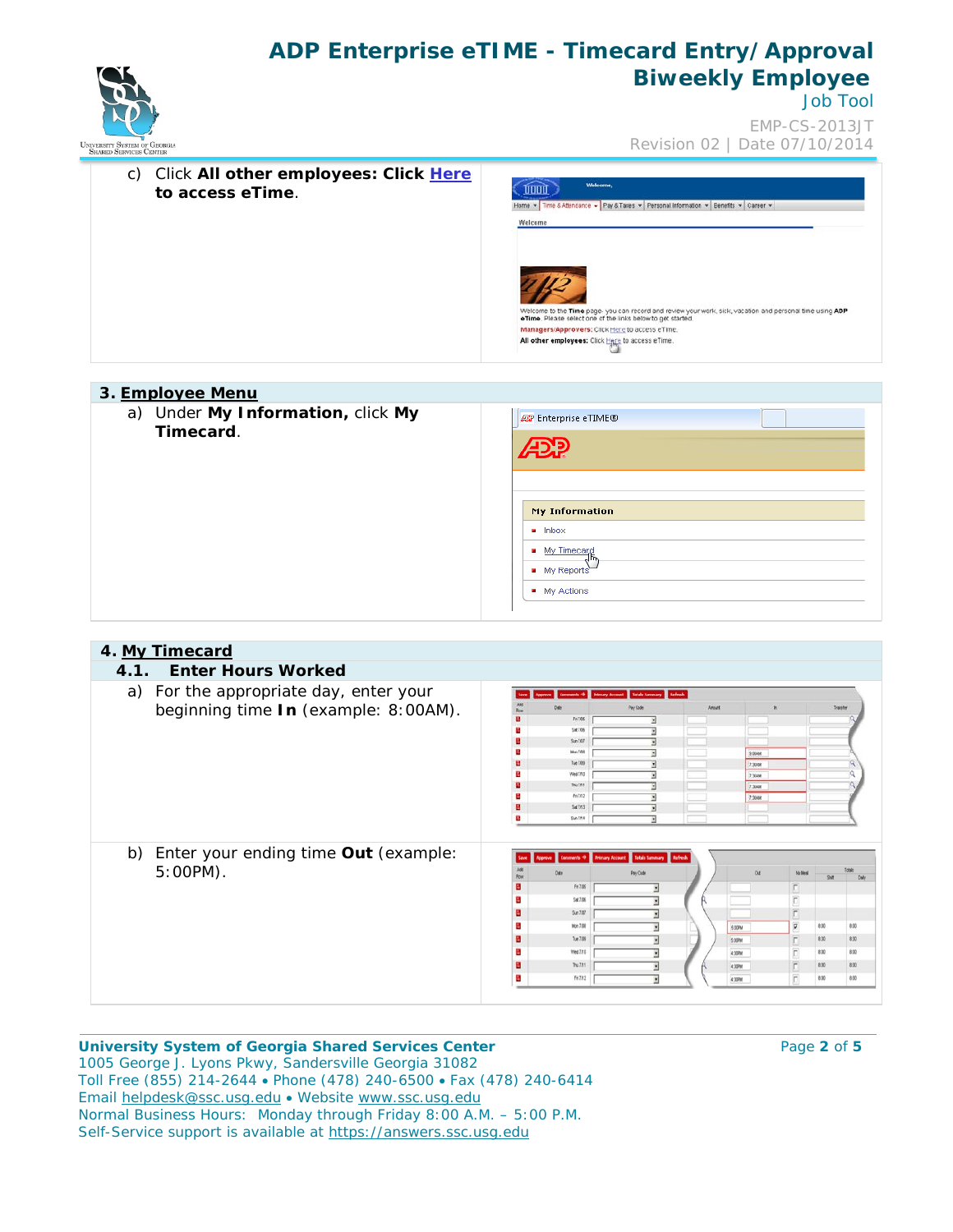

## **ADP Enterprise eTIME - Timecard Entry/Approval Biweekly Employee** Job Tool

EMP-CS-2013JT Revision 02 | Date 07/10/2014

| <b>SHARED SERVICES CENTER</b>                                                                                                                                                                         | LIV LUIVIT VZ<br>$U \cup U \cup U \cup U \cup U$                                                                                                                                                                                                                                                 |  |  |  |  |
|-------------------------------------------------------------------------------------------------------------------------------------------------------------------------------------------------------|--------------------------------------------------------------------------------------------------------------------------------------------------------------------------------------------------------------------------------------------------------------------------------------------------|--|--|--|--|
| 4.2.<br><b>Enter Exceptions</b>                                                                                                                                                                       |                                                                                                                                                                                                                                                                                                  |  |  |  |  |
| Enter exception time (vacation, sick, personal, etc.) using the following steps. If you do not need                                                                                                   |                                                                                                                                                                                                                                                                                                  |  |  |  |  |
| to enter exception time, proceed to step 4.3, Transfer Time.                                                                                                                                          |                                                                                                                                                                                                                                                                                                  |  |  |  |  |
| a) For the appropriate day, select the<br>appropriate exception code from the<br>Pay Code list.<br>Enter exception hours; you may enter 8<br>b)<br>or 8:00, either format is accepted.                | Date<br>Pay Code<br>Amount<br>Row<br>B,<br>Fri 7/05<br>×<br>E,<br>$\overline{\mathbf{v}}$<br>Set 7.06<br>в<br>⊻<br>Sun 7/07<br>в<br>$\overline{ }$<br>Mon 7.08<br>E.<br>Ξ<br>Tue 7/09                                                                                                            |  |  |  |  |
| If you have multiple exceptions on a<br>C)<br>day, you will need to insert a row for<br>each exception; on the appropriate day,<br>click the <b>Add Row</b> icon $\mathbf{B}$ to insert a<br>new row. | В,<br>$\overline{\phantom{a}}$<br>Wed 7/10<br>м<br>Thu 7/11<br>≖<br>E,<br>Fri 7/12<br>$\overline{\phantom{a}}$<br>B<br>$\overline{ }$<br>Sat 7/13<br>υ,<br>$\overline{\phantom{a}}$<br>Sun 7/14<br>B<br>$\overline{z}$<br>Mon 7/15<br>A,<br>Tue 7/16<br>$\overline{\phantom{a}}$<br>SICK<br>8.00 |  |  |  |  |
| d) Select the appropriate exception code<br>from the Pay Code list.                                                                                                                                   |                                                                                                                                                                                                                                                                                                  |  |  |  |  |
| 4.3.<br><b>Transfer Time</b>                                                                                                                                                                          |                                                                                                                                                                                                                                                                                                  |  |  |  |  |
| did not work multiple positions, proceed to step 4.4, Save Your Timecard.                                                                                                                             | If you work multiple positions, transfer time among the positions using the following steps. If you                                                                                                                                                                                              |  |  |  |  |
| a) For the appropriate day, enter a<br>beginning time In (example: 8:00AM).                                                                                                                           | Pay Code<br>Amount<br>Transfer<br><b>Ed</b> En 3/28<br><b>EX EX SW 3/28</b><br><b>EN</b> Sun 3/30                                                                                                                                                                                                |  |  |  |  |
| Note: If you worked multiple positions<br>on a day, you will need to insert a row<br>for each position; on the appropriate<br>day, click the Add Row icon $\frac{1}{2}$ to<br>insert a new row.       | 8 DOAM<br>Mon 3/3<br>64001469////0107803<br><b>M EX</b> Tue 4/01<br>/09BU-CH000//0188115/<br><b>M</b> Wed 4/02<br>$\mathbf{z}$<br>36001904/W/0039160/<br><b>23 25</b> Thu 403<br>ON CALL<br>CALL-IN NOT ON CALL<br>E Fri 4/04<br><b>ES &amp;B</b> Set 4.05<br>AH S                               |  |  |  |  |
| b) Click the drop down arrow in the<br>Transfer column and click Search.                                                                                                                              |                                                                                                                                                                                                                                                                                                  |  |  |  |  |
| <b>Position</b> will be selected.<br>C)<br>From the Available Entries field,<br>d)<br>select the position that you are<br>transferring time into.                                                     | Select Transfer<br>Labor Account<br><b>Name or Description:</b><br>Search<br><b>O</b> Position<br>Available Entries:<br>09001003, Custodian I<br>C Account Code<br>09001004, Admin Supvsr III<br>$\bigcirc$ Business Unit<br>O Department                                                        |  |  |  |  |
| e) Once you select the position, the<br>position number will populate in the<br>transfer set.                                                                                                         | Select Transfer<br>Labor Account<br><b>Name or Description:</b><br>Search<br>09001003<br>$\odot$ Position<br><b>Available Entries:</b><br>09001003, Custodian I<br>○ Account Code<br>09001004,Admin Supvsr III<br>◯ Business Unit<br>O Department<br>O Pay Group                                 |  |  |  |  |

#### **University System of Georgia Shared Services Center Page 1 8 and 5 and 5 and 7 and 7 and 7 and 7 and 7 and 7 and 7 and 7 and 7 and 7 and 7 and 7 and 7 and 7 and 7 and 7 and 7 and 7 and 7 and 7 and 7 and 7 and 7 and 7 an** 1005 George J. Lyons Pkwy, Sandersville Georgia 31082 Toll Free (855) 214-2644 • Phone (478) 240-6500 • Fax (478) 240-6414 Email [helpdesk@ssc.usg.edu](mailto:helpdesk@ssc.usg.edu) • Website [www.ssc.usg.edu](http://www.ssc.usg.edu/) Normal Business Hours: Monday through Friday 8:00 A.M. – 5:00 P.M. Self-Service support is available at [https://answers.ssc.usg.edu](https://answers.ssc.usg.edu/)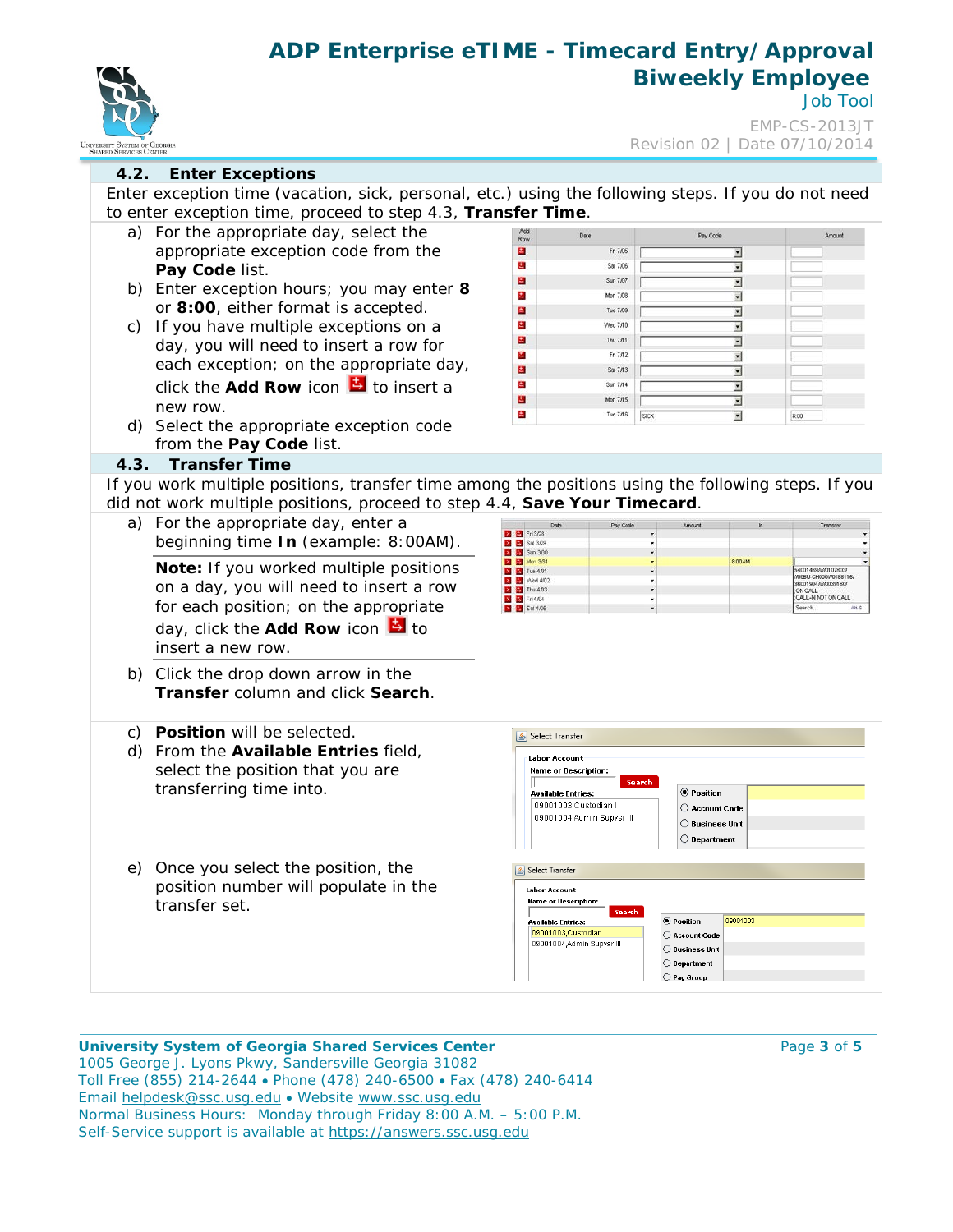## **ADP Enterprise eTIME - Timecard Entry/Approval Biweekly Employee** Job Tool



EMP-CS-2013JT Revision 02 | Date 07/10/2014

| f)<br>q)  | Select Approver.<br>From the Available Entries field,<br>select the supervisor for the position.<br>Once you select the supervisor, the<br>supervisor's employee ID will populate<br>in the transfer set.<br>h) Click OK. | Select Transfer<br><b>Labor Account</b><br><b>Name or Description:</b><br>Search<br>O Position<br>39002048<br><b>Available Entries:</b><br>0111111, Doe, John<br>○ Account Code<br>0222222.Smith.A<br>◯ Business Unit<br>O Department<br>O Pay Group<br>0111111<br>Approver<br>$\bigcirc$ Reserved<br><b>Selected Transfer</b><br>09001003/007<br>OK Cancel Refresh Help                                                                                                         |
|-----------|---------------------------------------------------------------------------------------------------------------------------------------------------------------------------------------------------------------------------|----------------------------------------------------------------------------------------------------------------------------------------------------------------------------------------------------------------------------------------------------------------------------------------------------------------------------------------------------------------------------------------------------------------------------------------------------------------------------------|
| i)        | On your timecard, you will now see the<br>In and Transfer columns populated.                                                                                                                                              | Timecard Schedule People Reports Leave Cases<br>TIMECARD<br>Name & D Testsignoff<br><b>TESTSIOOFF</b><br>Loaded: 1:14PM<br>Time Period Current Pay Period<br>Actions * Punch * Amount * Accruals * Comment * Approvals *<br>Reports * Leave *<br>Pay Code<br><b>EN FA308</b><br><b>B</b> B 34329<br><b>Ed La</b> Sun 3/30<br><b>E H</b> Mon 301<br><b>B</b> M Tue 401<br>09001003/00150605<br><b>B B</b> Wed 402<br><b>B M</b> Thu 4/03<br><b>Ed</b> Fri404<br><b>B</b> B Se 475 |
| j)<br>k). | Enter your ending time Out (example:<br>$5:00PM$ ).<br>Click Save.                                                                                                                                                        | Actions * Punch * Amount * Comment * Approvals * Reports *<br>Out<br>Date<br>Pay Code<br>Anount<br>Transfer<br><b>B</b> 5st 3/29<br><b>Ed Ed</b> Sun 300<br>4:54PM<br>09001003/000159905<br><b>Ed Mon 361</b><br>$+455M$<br><b>B M</b> Tue 401<br><b>B</b> Wed 402<br><b>B B</b> Thu 4/03                                                                                                                                                                                        |
| 4.4.      | <b>Save Your Timecard</b>                                                                                                                                                                                                 |                                                                                                                                                                                                                                                                                                                                                                                                                                                                                  |
|           | a) Once you have made your entries, click<br>Save.                                                                                                                                                                        | <b>TIMECARD</b><br>Person & Id<br>Time Period Current Pay Period<br>Comments $\Rightarrow$<br><b>Primary Account   Totals Summary   Refresh</b><br>Approve 1                                                                                                                                                                                                                                                                                                                     |
|           | b) After you save your changes, you will<br>see this message.                                                                                                                                                             | <b>TIMECARD</b>                                                                                                                                                                                                                                                                                                                                                                                                                                                                  |
|           | "Timecard successfully saved on: (date<br>and time)"                                                                                                                                                                      | Timecard successfully saved on: 2/14/2013 9:30AM                                                                                                                                                                                                                                                                                                                                                                                                                                 |

**University System of Georgia Shared Services Center Page 4** of 5 1005 George J. Lyons Pkwy, Sandersville Georgia 31082 Toll Free (855) 214-2644 • Phone (478) 240-6500 • Fax (478) 240-6414 Email [helpdesk@ssc.usg.edu](mailto:helpdesk@ssc.usg.edu) • Website [www.ssc.usg.edu](http://www.ssc.usg.edu/) Normal Business Hours: Monday through Friday 8:00 A.M. – 5:00 P.M. Self-Service support is available at [https://answers.ssc.usg.edu](https://answers.ssc.usg.edu/)